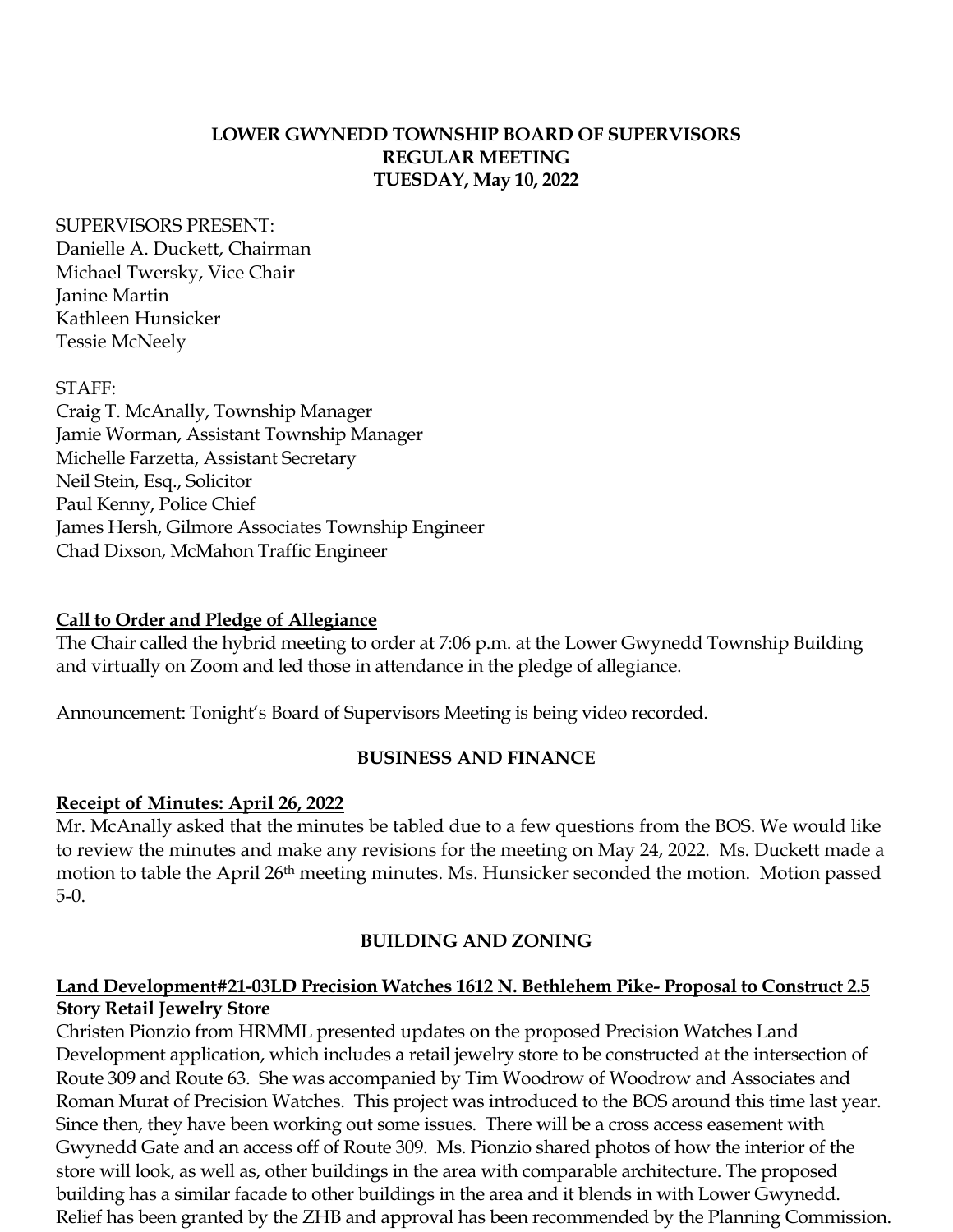Ms. Pionzio distributed a list of waivers that they are requesting. These waivers are for required landscaping, parking, sidewalks and an off-street loading station. There is one 8-inch evergreen tree that will need to be removed and they are willing to make a donation or pay a fee in lieu of for its replacement. Ms. Pionzio will be working with Mr. Stein to draft a resolution to be discussed at the next meeting on May 24th, 2022.

#### **Authorize Township Solicitor to Provide a Position on ZHB Application on Meadowcreek Circle for Safety Concerns**

At the B&Z meeting, Ms. Duckett and Mr. Twersky raised concerns over a Zoning Hearing Board application for 734 Meadowcreek Circle. Their concerns are safety related regarding the request to add an additional driveway to the property along Dager Road. Mr. Stein stated while the second driveway is a concern, the use of the accessory structure as a living space, unless being used as a caretaker's space, is not permitted according to the zoning code. In-law suites are meant to be within the main living space, not in an accessory structure. Mr. Stein is questioning if the application was properly filed. Ms. Hunsicker wanted to know if the applicant is aware that there was some concern. Mr. McAnally confirmed that the homeowners were aware of the driveway concern, however, there was no communication regarding the concern with the in-law suite. The homeowners need to seek a variance, not a special exception for the in-law suite, as the ordinance does not allow for living space above an accessory structure. Mr. Stein would like to confirm his interpretation with the zoning officer. The homeowners will need to resubmit the application and apply for the variance if his interpretation is accurate. Ms. Duckett made a motion to oppose the application due to safety concerns and possible need for a variance. This was seconded by Mr. Twersky. Motion passed 5-0.

# **OTHER BUSINESS**

# **Public Hearing on Proposed Ordinance #529 Anti-Discrimination and Human Relations Commission**

Mr. Stein opened the public hearing stating the purpose of this ordinance is to create a local Human Relations Commission (HRC) to mediate discrimination issues that arise and fill in the gaps within the state and federal protections for discrimination. It is becoming common for local governments to fill in these gaps. Ms. Hunsicker agrees that discrimination is wrong, but reiterated her concerns about this ordinance not having enough power and no incentive to businesses. It would be better for people to go to the state level where there is more power. Ms. Martin stated that the HRC is an additional benefit. They will help facilitate the mediation service to businesses and remedy this before it gets to the state level. The HRC will also be able to educate the community which would be an added benefit. Ms. McNeely asked how the HRC will be formed. Mr. Twersky replied that people will be appointed the same way we do for all committees. The members would be a volunteer position, not an employee of the Township.

There were several comments from the public regarding support for the ordinance. Joyce Pickles, Jimmy Chong, Richard Buttwoli, Debra Schaffer and Mark Schafer all feel this will help residents, particularly those in the LGBTQ community to feel safe and protected. This will be a great avenue for businesses and will allow open communication in the community. It may also encourage LGBTQ individuals to open businesses within the township. They also liked the educational component of the HRC.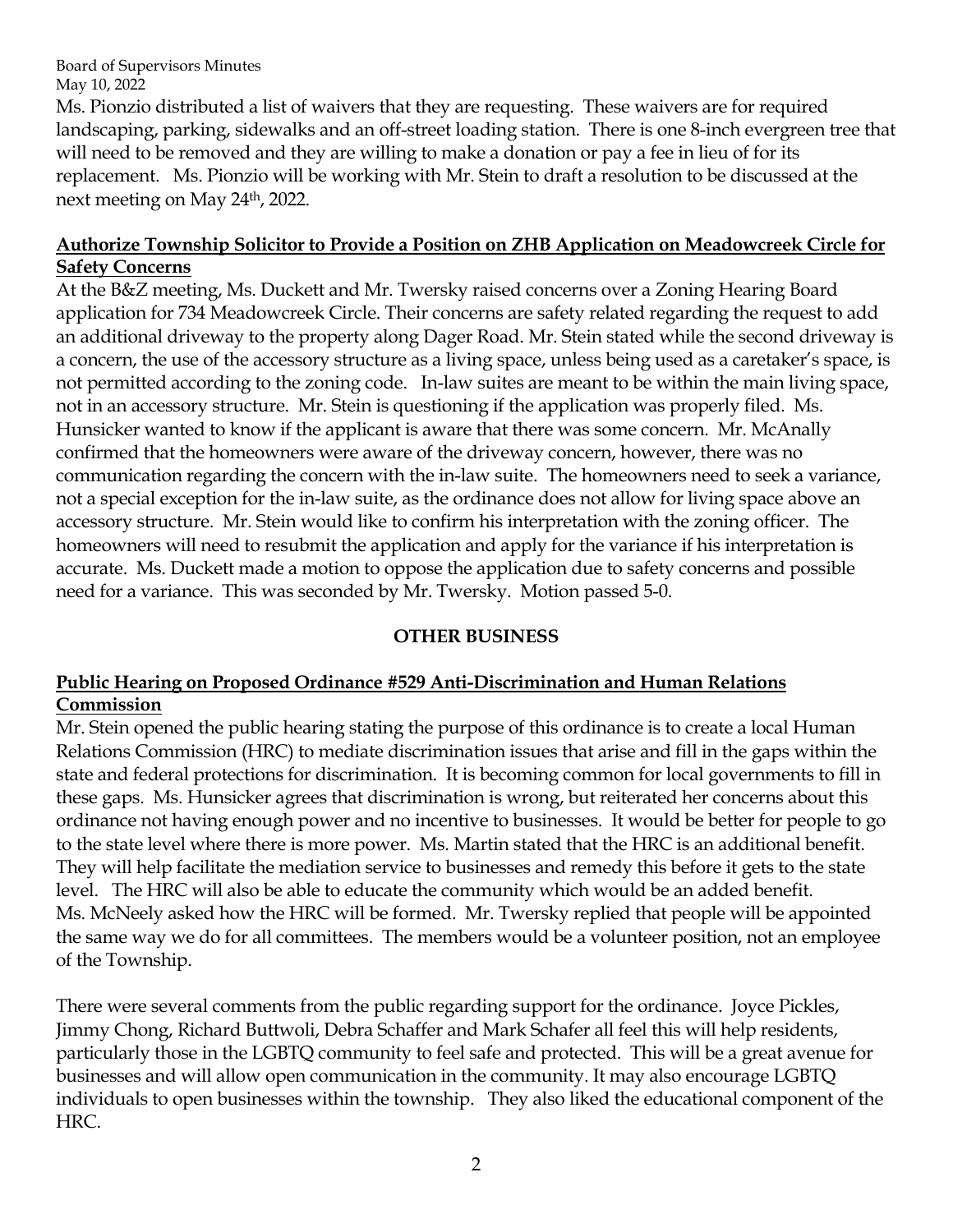Jenny Anderson, from Upper Dublin, is one of many community members to oppose the practice of conversion therapy with a resolution in Upper Dublin. She has a LGBTQ son that works in Lower Gwynedd Township. Everyone should be able to live and work where they want, but this is not always guaranteed for the LGBTQ community. The state has failed to help members of this community, so local governments are stepping in to support and protect with the HRC so all receive the needed support.

Robert Nagle had several questions about the ordinance. In particular, he wanted to know if there was a system currently in place to track complaints of discrimination. Mr. McAnally replied there is not. Mr. Nagle also wanted to know if this ordinance would apply to employees of households, such as maids and nannies. Mr. Stein replied no. Therefore, Mr. Nagle expressed the need to have language in the ordinance stating that household employees are excluded. Mr. Nagle also wanted clarification on what "gaps" Mr. Stein was referring to in the federal law. Mr. Stein replied that at the federal level you need to have 16 or more employees to be covered. Also, federal law does not cover every form of discrimination.

Ms. Duckett made a motion to approve the Anti-Discrimination Ordinance. Ms. Martin seconded the motion. Motion passed 4-1. (Ayes- McNeely, Duckett, Twersky, Martin; Nays- Hunsicker)

# **Resolution #2022-13 Raise Flag for Pride Month**

June is LGBTQ Pride month. Resolution 2022-13 would require the Pride flag to be flown at Veteran's Park for the month of June. Ms. Hunsicker commented that there are other groups within our community who have had more discrimination or hate crimes than the LGBTQ community. This would be an exclusive move, not an inclusive move. The American flag identifies everyone in the community. She also stated that the Second-Class Township Code states that we are limited to the American flag, Flag of the Commonwealth, POW/MIA flag and/or County or Municipal flag, therefore, we are not permitted to fly any other flags. Mr. Twersky stated that the article says "may" which is permissive, not "shall". Therefore, we are permitted. Mr. Stein confirmed the "may" infers that we are permissible. "Shall" would mean excluded. Ms. Martin stated that other municipalities are also hanging the Pride flag. Members of other communities that have been discriminated against may not find the American flag inclusive. All should feel welcome and if we need to represent other groups that have been discriminated against then we can represent them too. Ms. McNeely supports flying the Pride flag, but there is no reason we should not be able to support other groups that have dealt with discrimination.

There were several comments from the public. Mark Schafer, Jimmy Chong, Ricky Buttwoli, Jennifer Anderson and Joyce Keller all spoke in support of flying the flag. They stated that our neighboring communities are flying the flag. This helps make all residents know that they matter. Ms. Duckett made a motion, seconded by Mr. Twersky, to approve Resolution #2022-13. Motion passed 4-1. (Ayes- McNeely, Duckett, Twersky, Martin. Nays- Hunsicker)

# **Authorize Staff to Prepare and Advertise an RFP for IT Services for the Township**

Mr. McAnally stated that the account manager at All Covered, our current IT provider, has retired. The new account manager let him know that the Township has been underbilled for some time now. The new fee would be a significant increase. Therefore, at this time he feels it would be good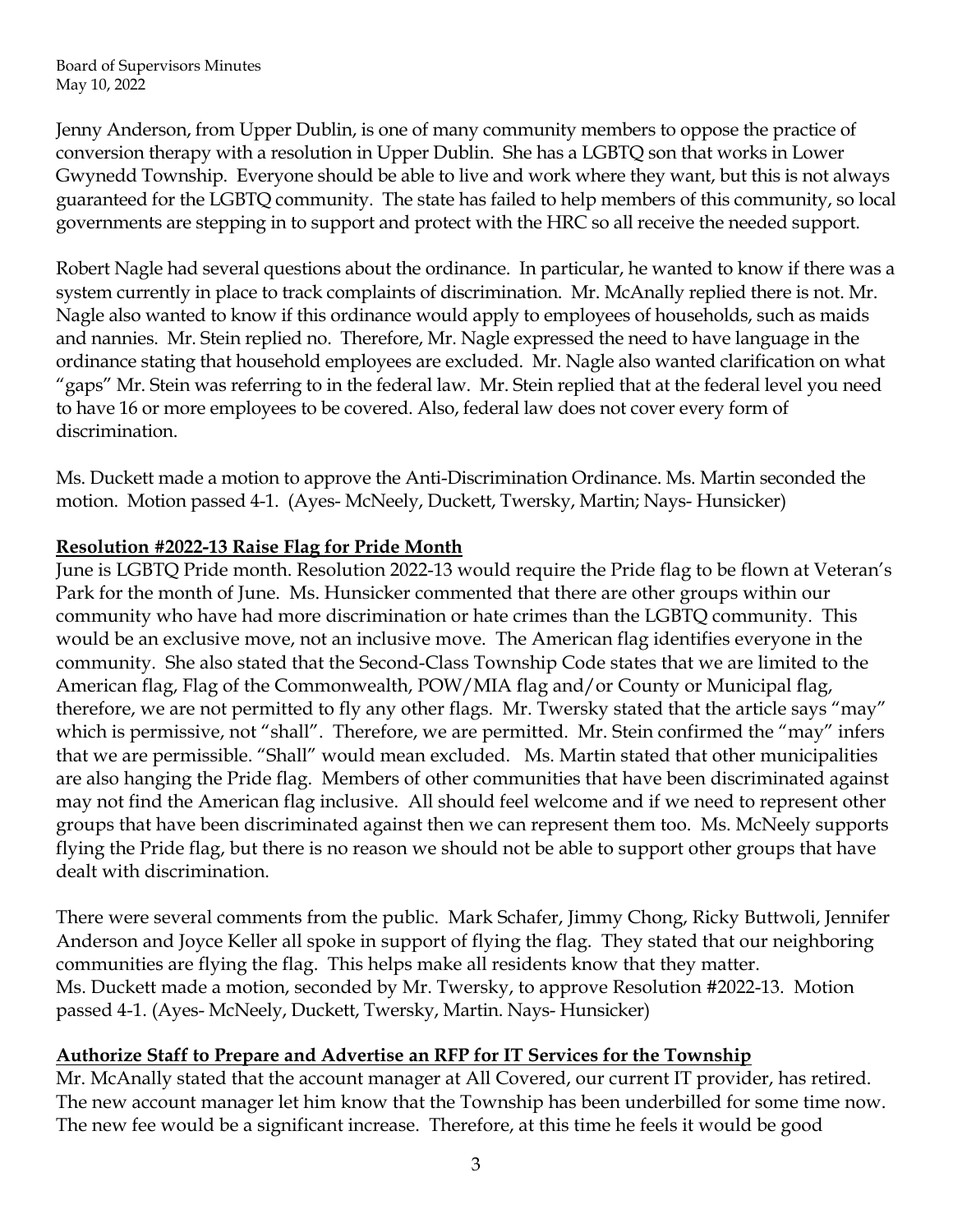business to do an RFP for IT services. Ms. Duckett asked if we were currently under contract, Mr. McAnally stated that we are month to month. Mr. Twersky asked if we are currently paying the new rate. Mr. McAnally stated that right now he is working with them on the price. He let All Covered know that we were putting out an RFP for services and they understood and welcomed it. Ms. Duckett made a motion to authorize the advertisement of an RFP for IT services for the Township. Ms. Hunsicker seconded the motion. Motion passed 5-0.

#### **Consideration for Proposal to Perform Squad Room Renovations in the Lower Gwynedd Police Department**

Chief Kenny is looking to renovate the squad room. Currently the space is split into two rooms. The left side is for personal use, the right side is work space. He is proposing to remove the wall between the two rooms and make it one big working space. Chief Kenny had a picture from Office Basics of what the room would look like with the new cabinets. Office Basics was out to measure the space and gave a price of \$24,627. The price is good until Thursday. The furniture has a lifetime warranty and will take 4-6 weeks to be built and then installed. Chief Kenny stated this is the best use of the space and they are already looking for places to move personal storage too. Chief Kenny stated that there may be some additional costs associated with this project due to the removal of the wall and relocating some electric. There is \$30,000 budgeted for this project so Ms. Duckett revised the approval to cover all necessary work not to exceed \$30,000. Ms. Duckett made a motion to approve the proposed project not to exceed \$30,000 and Ms. Hunsicker seconded the motion. Motion passed 5-0.

#### **Authorization to Purchase Two Speed Signs for the Lower Gwynedd Police Department**

Chief Kenny would like to purchase two additional speed signs for the police department. There have been several requests from neighborhoods for these. Currently the police department has two of these signs so this purchase would give us a total of four. The total cost for these would be \$10,210. These signs are powered through solar panels. They cost \$1,500 a year to maintain and have a lifetime warranty. Mr. Twersky made a motion, seconded by Ms. Hunsicker to authorize the purchase of two speed signs in the amount of \$10,210. Motion passed 5-0.

#### **COMMITTEE REPORTS**

There were no reports to be made, as none of the committees have met yet this month.

# **PUBLIC COMMENT**

Cathy Pagano – 401 Brookside Ave., thanked everyone who spoke on behalf of the LBGTQ Community. She is so proud to be an elected official in the Township. The anti-discrimination ordinance was very important to her and she is happy it was passed. She is also excited for the speed signs. Ms. Pagano stated that this was an exciting night for her.

# **MANAGER'S REPORT**

Mr. McAnally stated that Election Day will be next Tuesday, May 17<sup>th</sup>. The Township building is a polling location. Ms. Duckett stated that some of the polling locations have relocated for this election. Ms. Hunsicker asked that an email blast be put out letting residents know to check where their polling location would be. Ms. Worman mentioned that the website has been updated.